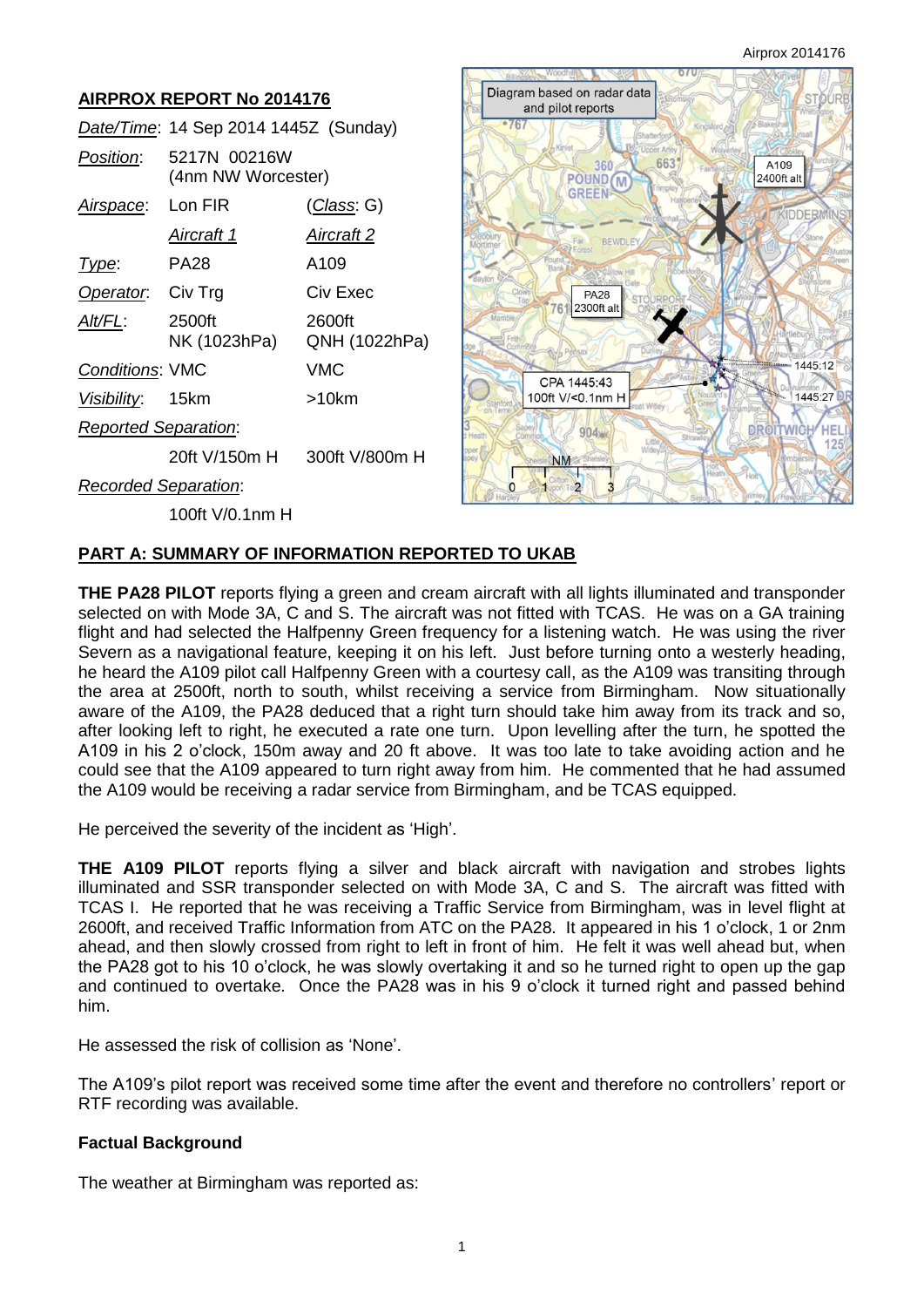#### **Analysis and Investigation**

#### **CAA ATSI**

The A109 pilot reported squawking 0401 and was in receipt of a Traffic Service from Birmingham Radar. At 1440:01 the A109 was 1.5nm north of Halfpenny Green tracking south. The PA28 was 7.3nm southwest of Halfpenny Green and recalled being situationally aware of the A109 as it made a courtesy call to Halfpenny Green radio reporting at 2500ft and crossing north to south.

The two aircraft continued to converge and the A109 pilot's written report recalled that Birmingham Radar had passed traffic information regarding an aircraft [PA28] which he subsequently sighted in his 1 o'clock at a range of 1 to 2nm ahead crossing slowly from his right to left. At 1444:27 the distance between the two aircraft was 2.1nm. At 1445:23 both aircraft were indicating FL024 and the horizontal distance had reduced to 0.4nm. The A109 started a right turn to avoid the PA28. The PA28 was also shown to have commenced a right turn.

At 1445:41 the PA28 had continued the right turn onto a westerly track and was converging with the A109. Both aircraft were indicating FL024 at a horizontal distance of 0.2nm - Figure 1.



Figure 1 – Swanwick MRT at 1445:41

At 1445:47 the A109 had the PA28 in sight and observed it passing behind – Figure 2.



Figure 2 – Swanwick MRT at 1445:47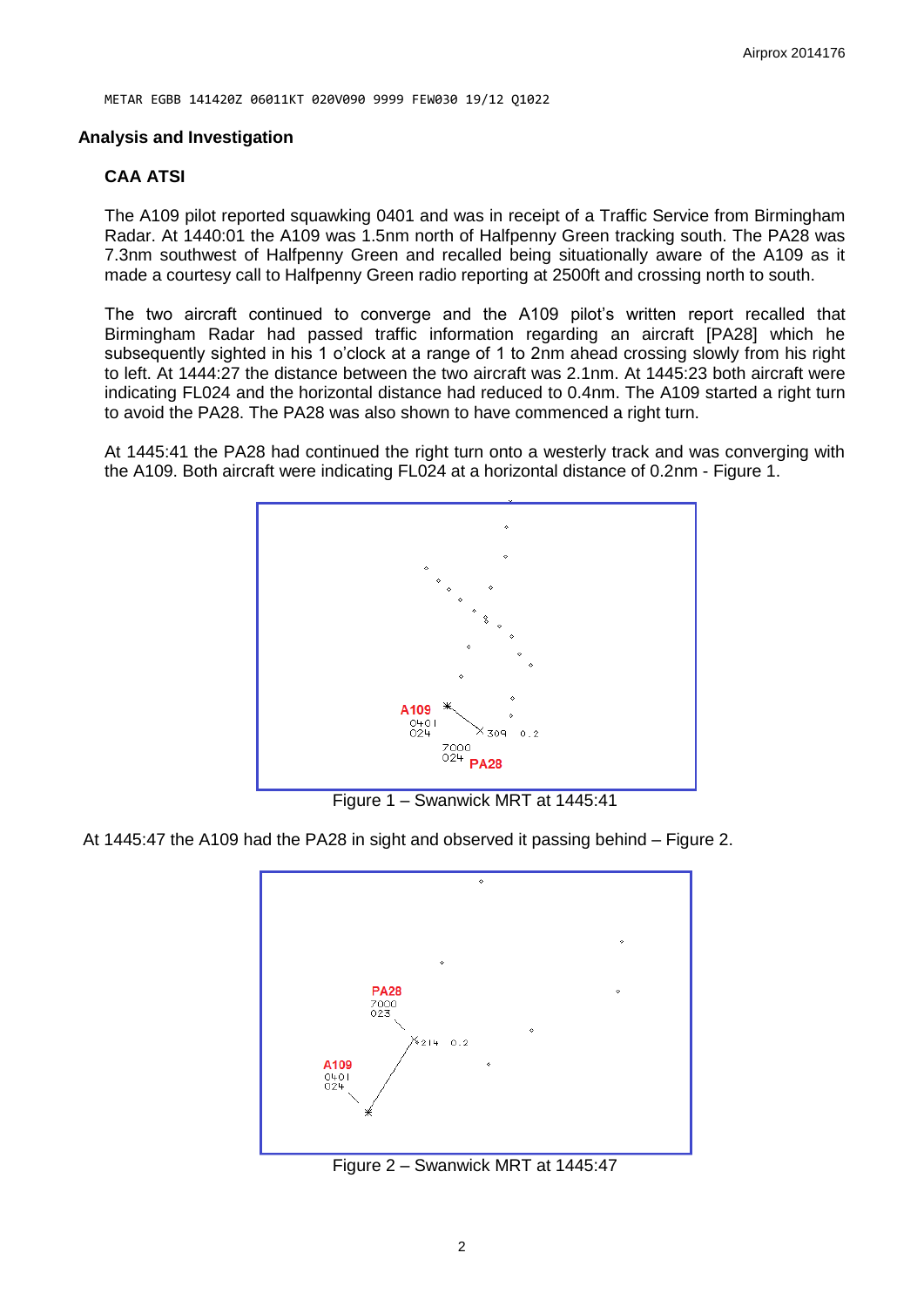The PA28 pilot reported that he first sighted the A109 as he rolled out on a westerly track and judged that it was too late for avoiding action.

The Birmingham Radar controller was providing a Traffic Service where:

'a controller shall pass traffic information on relevant traffic, and shall update the traffic information if it continues to constitute a definite hazard, or if requested by the pilot...'<sup>1</sup>

The A109 pilot indicated that he had sighted the PA28 after having received traffic information from Birmingham Radar.

#### **UKAB Secretariat**

Both pilots shared an equal responsibility for collision avoidance and not to fly into such proximity as to create a danger of collision<sup>2</sup>. The geometry was initially a converging situation, which turned into an overtaking situation as the PA28 pilot rolled out on a southerly heading; in both cases, the A109 pilot was required to give way<sup>3</sup>, which he did by turning right prior to the PA28 pilot's subsequent turn towards the A109 as the PA28 pilot took up a westerly track and flew behind.

#### **Summary**

An Airprox was reported on 14<sup>th</sup> September at 1445 when a PA28 and an A109 flew into proximity at 2500ft. The PA28 was conducting a listening watch with Halfpenny Green and had heard the A109 give his courtesy call. The A109 was receiving a Traffic Service from Birmingham ATC and recalls receiving Traffic Information on the PA28.

### **PART B: SUMMARY OF THE BOARD'S DISCUSSIONS**

Information available consisted of reports from the pilots of both aircraft, radar photographs/video recordings and reports from the appropriate ATC operating authorities.

The Board first discussed the actions of the A109 pilot, they commended him for his information call to Halfpenny Green and noted that he had taken very appropriate precautions, including receiving a Traffic Service from Birmingham to mitigate the risk of collision. Some members of the Board wondered whether, having seen the PA28, he could have turned earlier to increase the separation between the two aircraft even more but, in the end, the Board agreed that he had probably expected the PA28 to continue on track (and as required in an overtaking situation if the PA28 pilot had had the A109 in sight at that point<sup>4</sup>). The Board considered that it was simply unfortunate that the PA28 pilot had turned in front of the A109 at that point and that he could have done little more to prevent the incident from occurring other than perhaps to have climbed or descended to provide height separation when he initially sighted the PA28.

Turning to the PA28 pilot, the Board noted that he was conducting only a listening watch with Halfpenny Green, and opined that had he stated his intentions, or spoken up when the A109 called, there would have been an opportunity for the two pilots to communicate and understand each's intentions. The Board also noted his expectation that the other aircraft would be receiving a radar service, or have TCAS, and warned against relying on assumptions of another pilot's equipment fit, levels of service, and ability to see-and-avoid. In the event, although the PA28 pilot's turn brought him into conflict with the A109, the Board took into consideration that he thought that in doing so he was helping the situation by turning onto west early; it was simply unfortunate that his mental model was flawed, and this could have been prevented by using the radio.

 $\overline{a}$ 

<sup>1</sup> CAP774 Chapter 3, 3.5

<sup>2</sup> Rules of the Air 2007 (as amended), Rule 8 (Avoiding aerial collisions).

<sup>3</sup> Ibid., Rule 9 (Converging), Rule 11 (Overtaking).

<sup>4</sup> Ibid. Rule 8 (Avoiding aerial collisions).